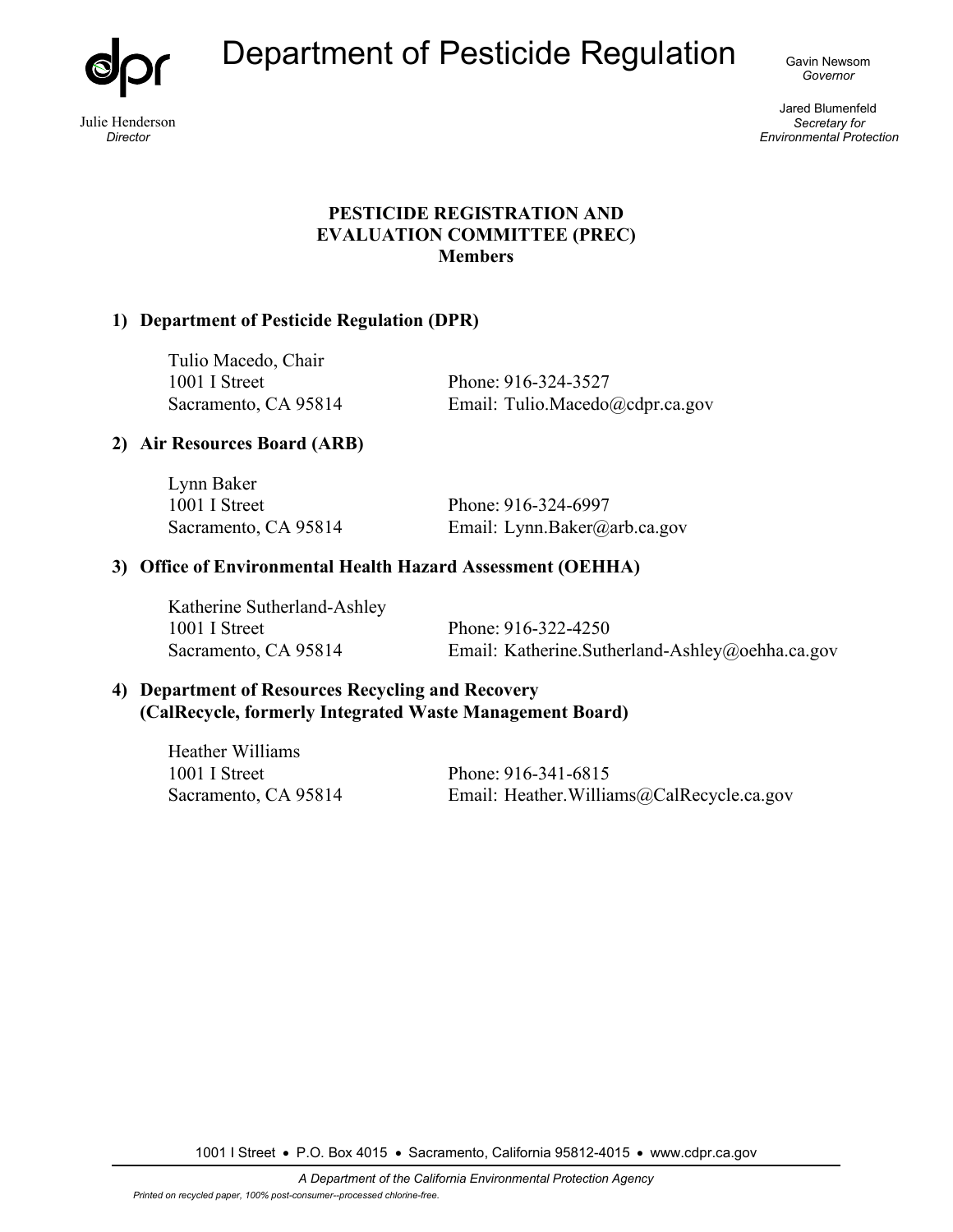## **5) State Water Resources Control Board (SWRCB)**

| <b>Rich Breuer</b>   |                                       |
|----------------------|---------------------------------------|
| 1001 I Street        | Phone: 916-323-0684                   |
| Sacramento, CA 95814 | Email: Rich.Breuer@waterboards.ca.gov |

### **Alternate:**

| Dawit Tadesse, Ph.D. |                                         |
|----------------------|-----------------------------------------|
| 1001 I Street        | Phone: 916-341-5486                     |
| Sacramento, CA 95814 | Email: Dawit.Tadesse@waterboards.ca.gov |

# **6) Department of Toxic Substances Control (DTSC)**

| Mai Ngo                                               |                            |
|-------------------------------------------------------|----------------------------|
| 8810 Cal Center Office, 2nd Floor Phone: 916-255-6625 |                            |
| Sacramento, CA 95826                                  | Email: Mai.Ngo@dtsc.ca.gov |

# **7) Department of Food and Agriculture (CDFA)**

| Kevi Mace, Ph.D.          |                              |
|---------------------------|------------------------------|
| 1220 N Street             | Phone: 916-999-3012          |
| Sacramento, CA 95814-5603 | Email: Kevi.Mace@cdfa.ca.gov |

#### **Alternate:**

| Brian Gress               |                                |
|---------------------------|--------------------------------|
| 1220 N Street             | Phone: 916-34926-1077          |
| Sacramento, CA 95814-5603 | Email: Brian.Gress@cdfa.ca.gov |

# **8) University of California (UC), Davis, IR-4 Program**

| Matt Hengel            |                             |
|------------------------|-----------------------------|
| 208A Sprocket Building |                             |
| 415 Sprocket Bikeway   | Phone: 530-752-2402         |
| Davis, CA 95616        | Email: mjhengel@ucdavis.edu |

### **Alternate:**

| Michael Horak   |                            |
|-----------------|----------------------------|
| 4218 Meyer Hall | Phone: 530-752-7634        |
| Davis, CA 95616 | Email: mjhorak@ucdavis.edu |